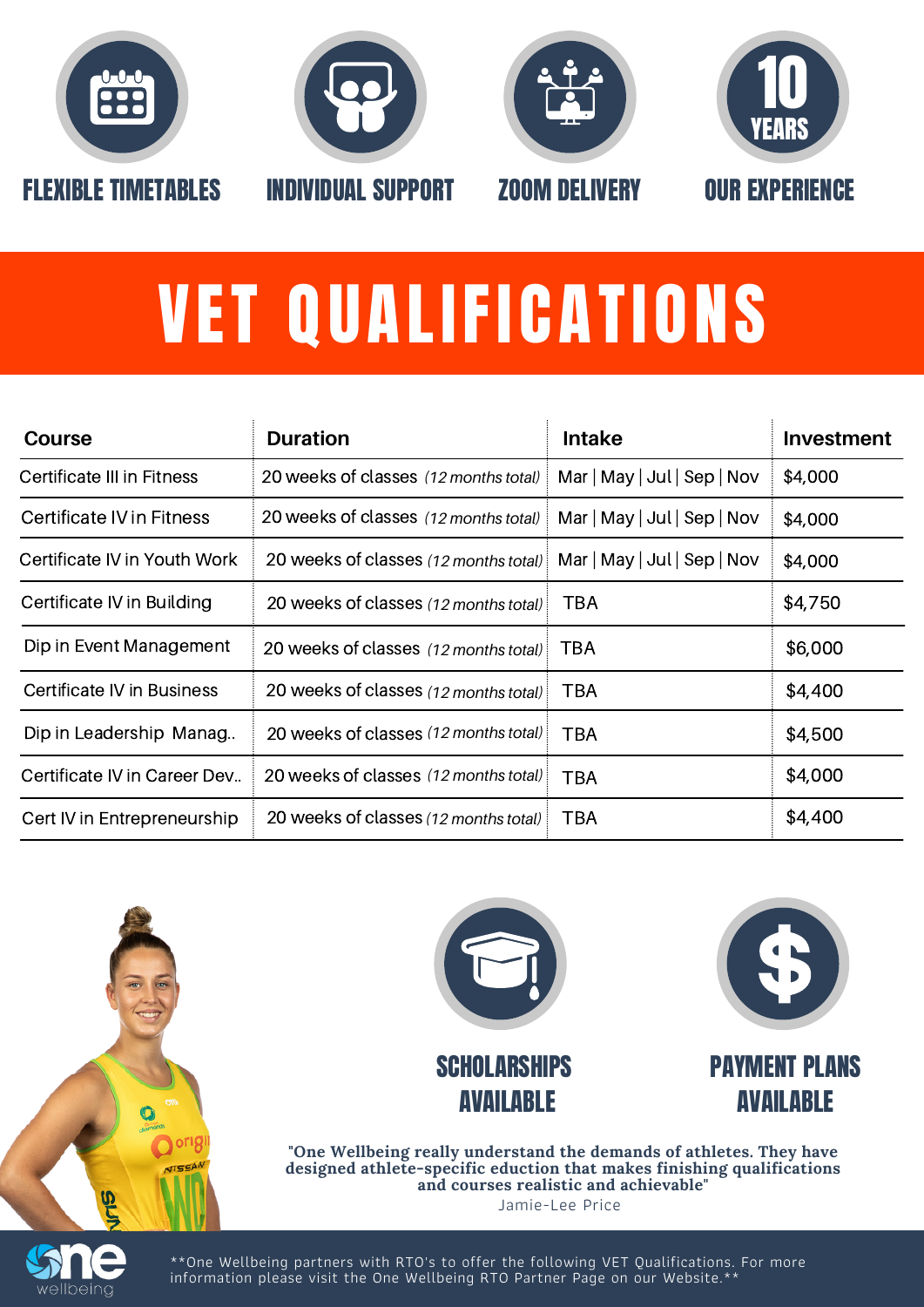







## DISCOVERY COURSES

| Course                           | <b>Duration</b>    | <b>Intake</b>          | <b>Investment</b> |
|----------------------------------|--------------------|------------------------|-------------------|
| <b>Mental Health</b>             | 4 weeks of classes | March $ $ June         | \$750             |
| Mentoring                        | 4 weeks of classes | May                    | \$750             |
| Social Media Marketing           | 4 weeks of classes | April   November       | \$750             |
| <b>Community Services</b>        | 4 weeks of classes | February               | \$750             |
| <b>Fitness Business</b>          | 4 weeks of classes | June   August          | \$750             |
| <b>Real Estate</b>               | 4 weeks of classes | April   September      | \$750             |
| Entrepreneurship                 | 4 weeks of classes | May   November         | \$750             |
| Career Development               | 4 weeks of classes | July                   | \$750             |
| <b>Building and Construction</b> | 4 weeks of classes | February   October     | \$750             |
| Leadership                       | 4 weeks of classes | May   August           | \$750             |
| <b>Strength and Conditioning</b> | 4 weeks of classes | February   October     | \$750             |
| Finance                          | 4 weeks of classes | July   September       | \$750             |
| <b>First Aid</b>                 | 4 weeks of classes | Apr   June   Aug   Oct | \$TBA             |
| Pacific Athlete Wellbeing        | 4 weeks of classes | <b>TBA</b>             | \$750             |
| Pacific Athlete Leadership       | 4 weeks of classes | <b>TBA</b>             | \$750             |
| Speak with Impact                | 6 weeks of classes | <b>TBA</b>             | \$2000            |

## **"The best learning experience I have ever had and recommend all athletes try a course with One Wellbeing."**

Tariq Sims





\*\*One Wellbeing partners with RTO's to offer the following Discovery Courses. For more information please visit the One Wellbeing RTO Partner Page on our Website.\*\*